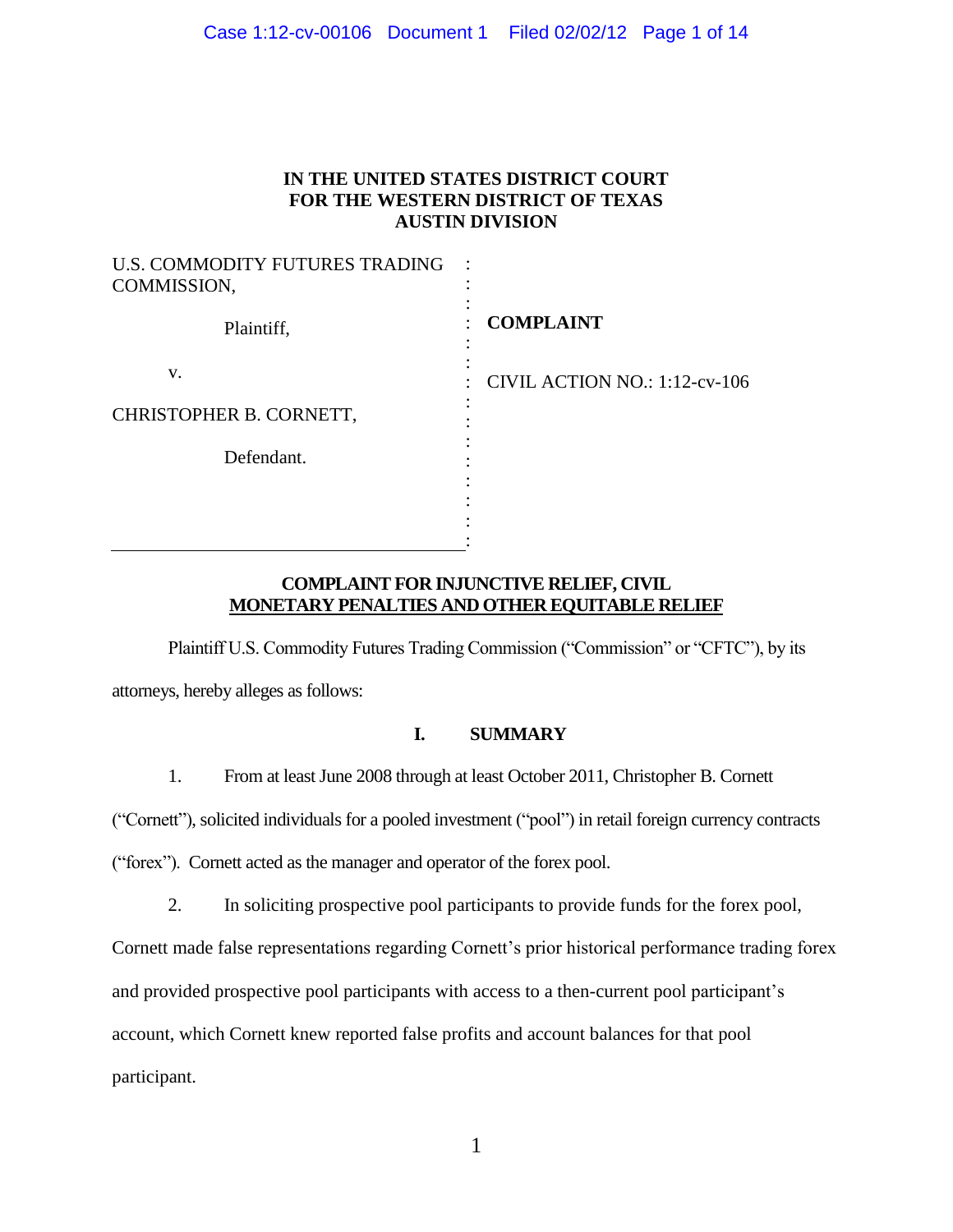3. Cornett falsely reported profits from trading forex and misrepresented pool participants' account balances in weekly reports / account statements provided to pool participants.

4. Cornett misappropriated a substantial amount of pool participants' funds.

5. Cornett operated a forex pool without being properly registered.

6. As a result of the conduct described above and the further conduct described herein, Cornett has engaged, is engaging, or is about to engage in acts and practices in violation of the Commodity Exchange Act (the "Act"), to be codified at 7 U.S.C. §§ 1 *et seq*., and Commission Regulations ("Regulations"), 17 C.F.R. §§ 1.1 *et seq.* (2011)*.*

7. Accordingly, pursuant to Section 6c of the Act, 7 U.S.C. § 13a-l (2006), the Commission brings this action to enjoin Cornett's unlawful acts and practices and to compel his compliance with the Act and Regulations. In addition, the Commission seeks civil monetary penalties and remedial ancillary relief, including, but not limited to, trading and registration bans, restitution, disgorgement, rescission, pre- and post-judgment interest, and such other relief as the Court may deem necessary and appropriate.

8. Unless restrained and enjoined by this Court, Cornett is likely to continue to engage in the acts and practices alleged in this Complaint and similar acts and practices, as more fully described below.

# **II. JURISDICTION AND VENUE**

9. Section 6c(a) of the Act, 7 U.S.C. § 13a-l(a) (2006), authorizes the Commission to seek injunctive relief in district court against any person whenever it shall appear to the Commission that such person has engaged, is engaging, or is about to engage in any act or practice constituting a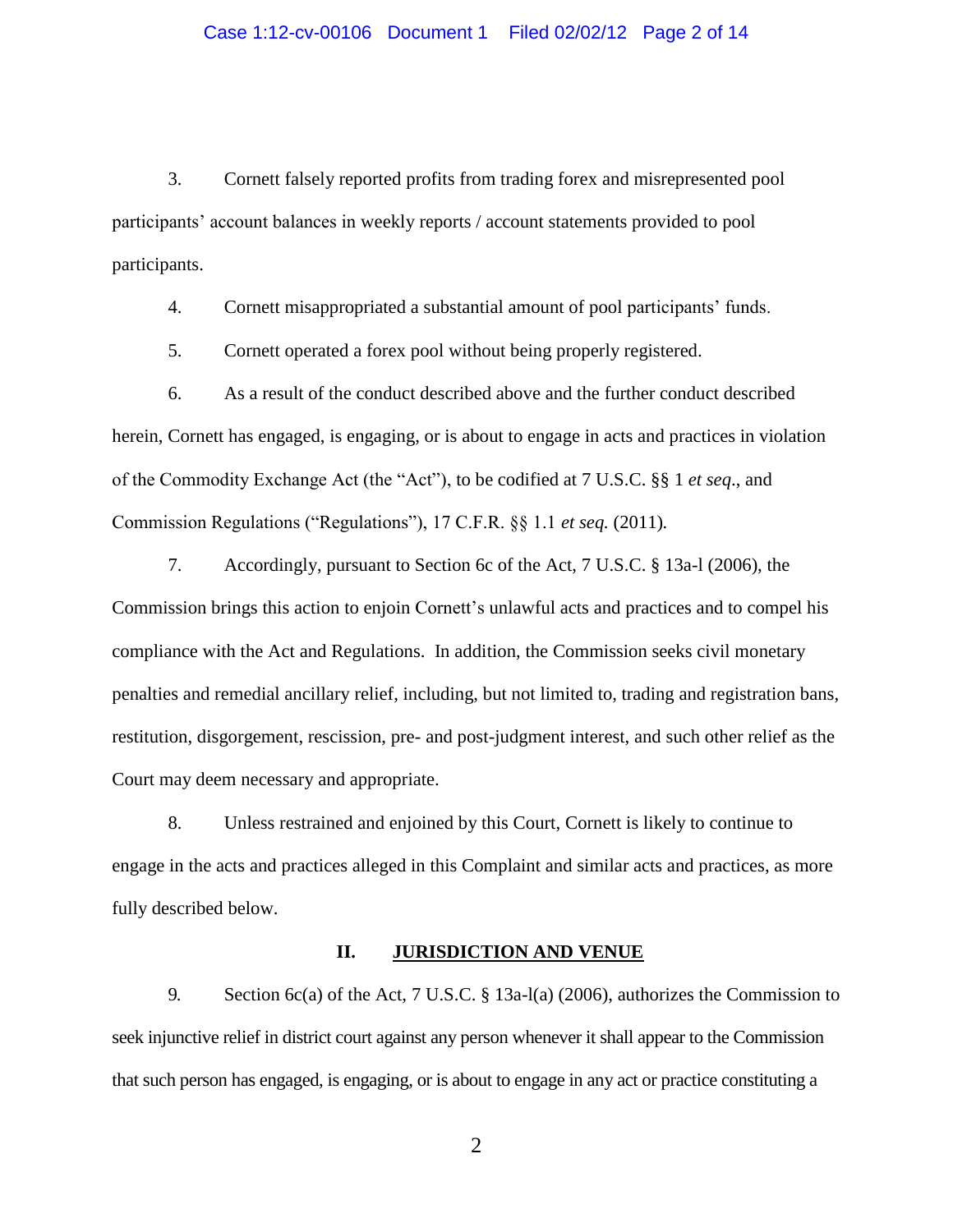violation of the Act or any rule, regulation, or order thereunder.

10. The Commission has jurisdiction over the conduct and transactions at issue in this case pursuant to Section 6c of the Act, 7 U.S.C. § 13a-l (2006).

11. Venue properly lies with this Court pursuant to Section 6c(e) of the Act, 7 U.S.C. §13a-1(e) (2006), because Cornett transacts business in this District and certain transactions, acts, practices, and courses of business alleged in this Complaint occurred, are occurring, and/or are about to occur within this District.

# **III. THE PARTIES**

12. Plaintiff **U.S. Commodity Futures Trading Commission** is an independent federal regulatory agency that is charged with the administration and enforcement of the Act, to be codified at 7 U.S.C. §§ 1 *et seq.*, and the Regulations promulgated thereunder, 17 C.F.R. §§ 1.1 *et seq*. (2011). The CFTC maintains its principal office at Three Lafayette Centre, 1155 21st Street, NW, Washington, D.C. 20581.

13. Defendant **Christopher B. Cornett** resides in Buda, Texas. On January 8, 2003, the National Association of Securities Dealers ("NASD") "barred [Cornett] with association with any NASD member in any capacity" and ordered Cornett to pay restitution in the amount of \$28,423.73 for signing a customer's name on the back of a check and using the funds for Cornett's personal benefit without the authorization, knowledge or consent of the customer. In addition, on April 30, 2003, the United States District Court for the Western District of Texas sentenced Cornett to a term of imprisonment of 37 months after Cornett pleaded guilty to five counts of bank fraud, in violation of 18 U.S.C. § 1344. Cornett has not been registered with the Commission since March 2001.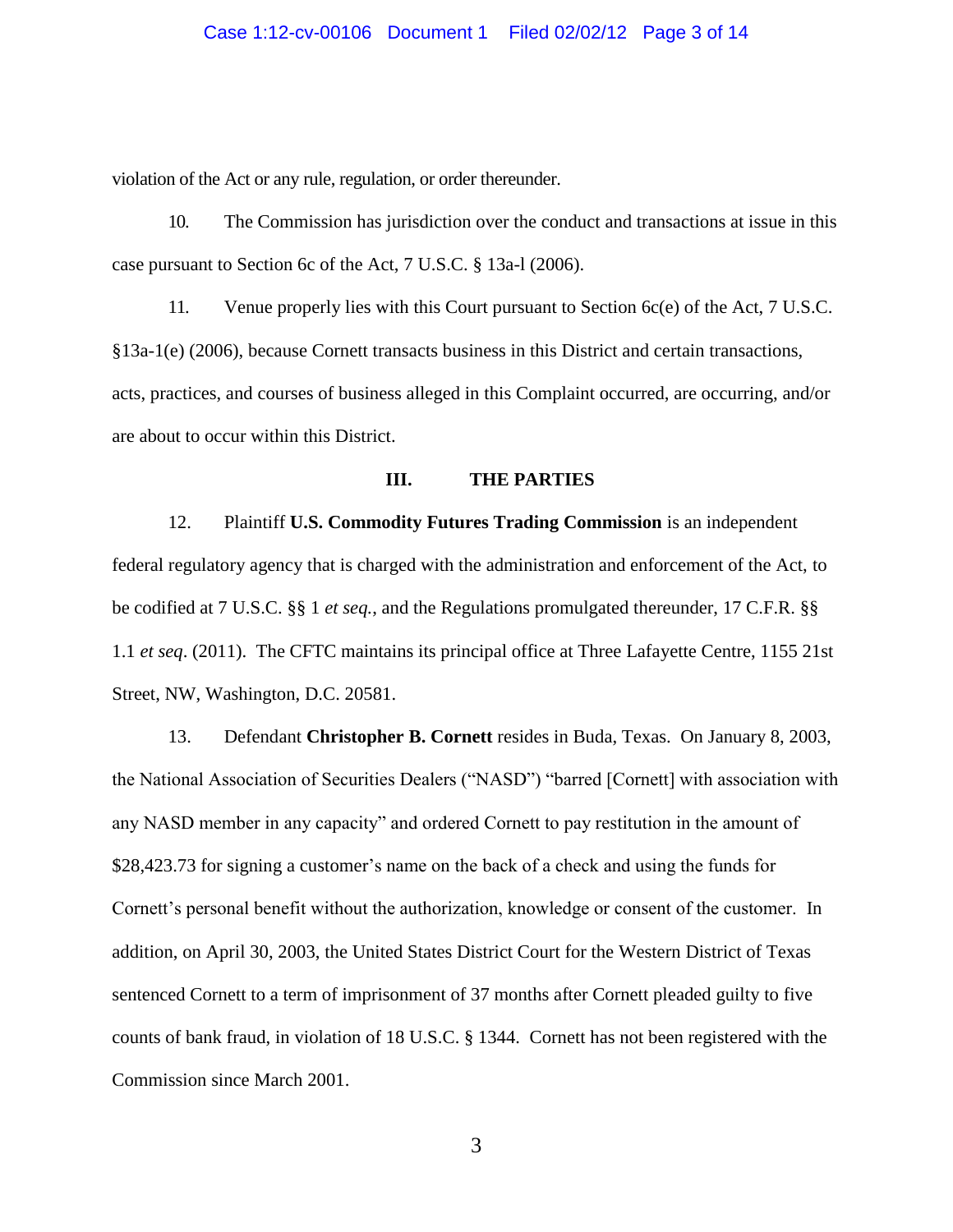# **IV. STATEMENT OF FACTS**

#### **A. Cornett's Historical Performance Trading Forex Prior to Operation of Pool**

14. Shortly after Cornett's release from prison for bank fraud, Cornett began trading forex. Beginning in at least August 2006 and continuing until at least May 2007, Cornett solicited individuals to open up accounts at Global Forex Trading ("GFT"), and provide Cornett with a Power of Attorney ("POA") to trade forex in these accounts. During this time period, Cornett obtained a POA to trade five accounts at GFT on behalf of seven individuals (three individual accounts and two joint accounts). From August 2006 through January 2008, these individuals deposited a total of \$62,000 into these individual trading accounts, and Cornett lost over \$60,600 trading forex. These individuals withdrew the remaining approximately \$1,400 from the trading accounts. In October 2007, Cornett opened up a trading account in his own name at GFT. Cornett deposited \$13,500 into this account, and from October 2007 through December 2007, he lost almost \$13,000 trading forex.

#### **B. The Forex Pool Operated by Cornett**

15. Beginning in at least June 2008 and continuing through at least October 2011, Cornett solicited individuals for a pooled investment in forex. Cornett was the manager and operator of this pool. The pool, at various times, was referred to as ITLDU, ICM, International Forex Management, LLC ("International Forex") and/or IFM, LLC ("IFM").

16. ITLDU is a partnership formed on May 15, 2007. According to the Partnership Agreement, Cornett and Kevin Nix ("Nix") are the general partners and the principal office is located in Austin, Texas. ITLDU has never been registered with the Commission in any capacity.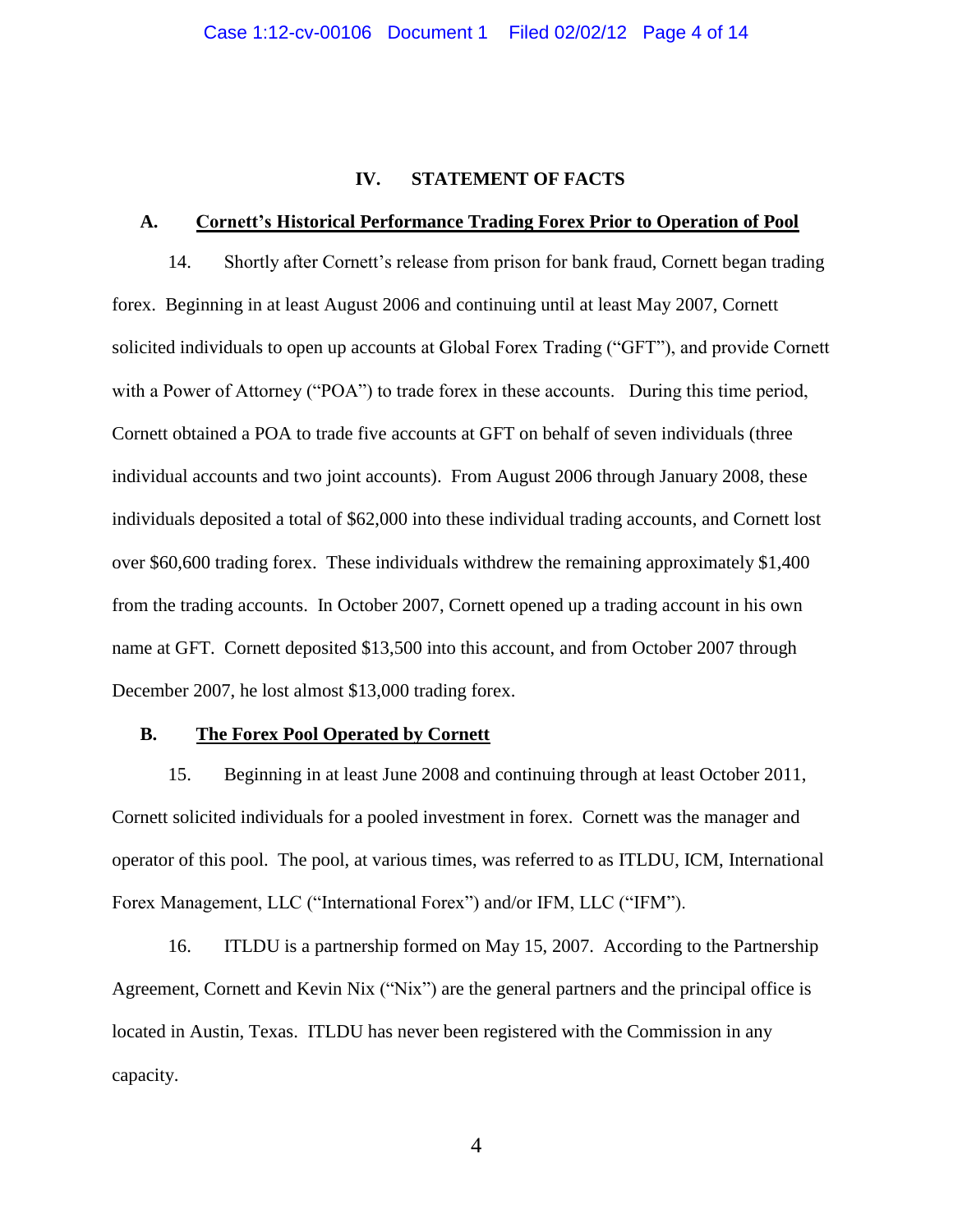#### Case 1:12-cv-00106 Document 1 Filed 02/02/12 Page 5 of 14

17. ICM is a partnership formed in January 2008. According to the Partnership Agreement, Cornett and Nix are the general partners, the partnership was formed "to invest in foreign exchange currency," and the principal office address is 1630 Wells Branch Parkway, Austin, Texas 78728. ICM has never been registered with the Commission in any capacity.

18. International Forex is a limited liability company formed in Texas on October 15, 2009. In the initial filing with the Texas Secretary of State, Cornett was listed as the Manager, Registered Agent and Organizer of the company. On April 16, 2010, a Certificate of Amendment was filed with the Texas Secretary of State, which substituted Lori McClure ("McClure") as the new Registered Agent, added Michael Pavlovsky as a Manager, and removed Cornett as a Manager. At all times relevant to this Complaint, Cornett was the de facto Manager of International Forex. International Forex has never been registered with the Commission in any capacity.

19. IFM is a limited liability company formed in Texas on January 8, 2010. Nix is listed as the Registered Agent and Organizer of the company and Nix and McClure are listed as the Managers of the company. At all times relevant to this Complaint, Cornett was the de facto Manager of IFM. IFM has never been registered with the Commission in any capacity.

20. In order to solicit individuals to provide funds for the pool operated by Cornett, Cornett falsely represented to prospective pool participants that, while there were weeks when Cornett either lost money or broke even trading forex, Cornett had never experienced a losing month or a losing year trading forex. Cornett also provided prospective pool participants with a username and password to view online what Cornett told prospective pool participants was a "real" account of a then-current pool participant. The profits and account balances reported in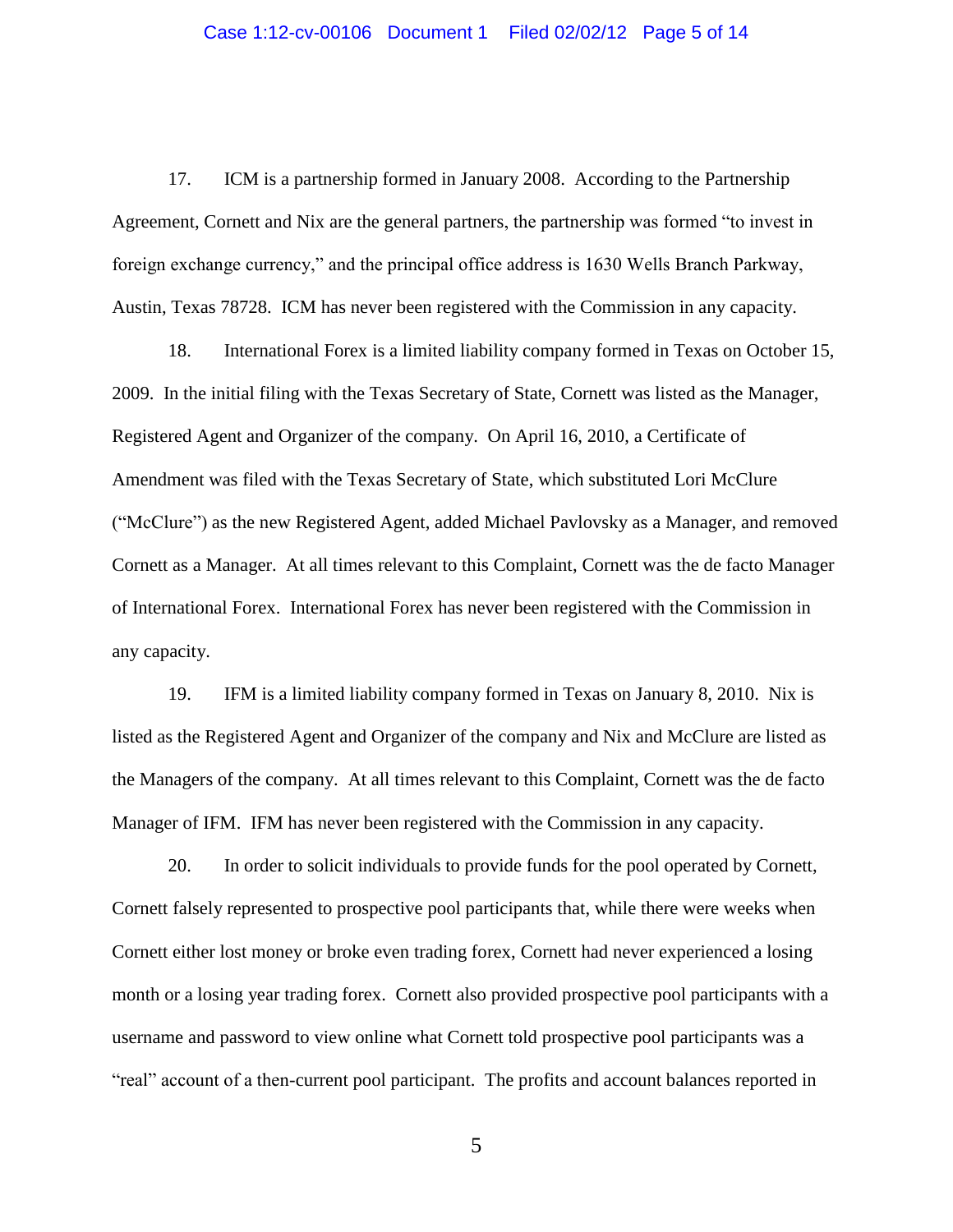this "real" account were false.

21. Participants who invested funds in the pool operated by Cornett generally executed subscription agreements. The subscription agreements generally noted that Cornett was the "Manager" of the pool which, as noted above, was referred to at various times as ITLDU, ICM, International Forex Management, LLC or IFM, LLC. The subscription agreements also generally stated that the purpose and character of the business was to make investments in foreign exchange currency and to engage in any other business or activities related or incidental thereto. The subscription agreements generally stated that the profits generated from trading forex would be split, with the pool participant receiving 75%, and Cornett, the pool operator, receiving 25%.

22. Cornett provided pool participants with a username and password so that participants could view the status of their pooled investment online. Cornett updated each pool participant's account on a weekly basis and reported each pool participant's share of the profits or losses from the pool's forex trading, any deposits into or withdrawals from the pool participant's account and the pool participant's account balance.

23. Beginning in approximately September 2009 and continuing through at least October 2011, Cornett solicited prospective pool participants to invest retirement funds in the pool operated by Cornett. Heidi Beyer ("Beyer") and Global Wealth Management Group, LLC ("Global Wealth"), a Nevada limited liability company formed in August 2009, with the knowledge, consent and authorization of Cornett, also solicited individuals to invest retirement funds in the pool operated by Cornett. Beyer and Global Wealth made claims similar to Cornett's claims about Cornett's prior historical performance trading forex, and Beyer and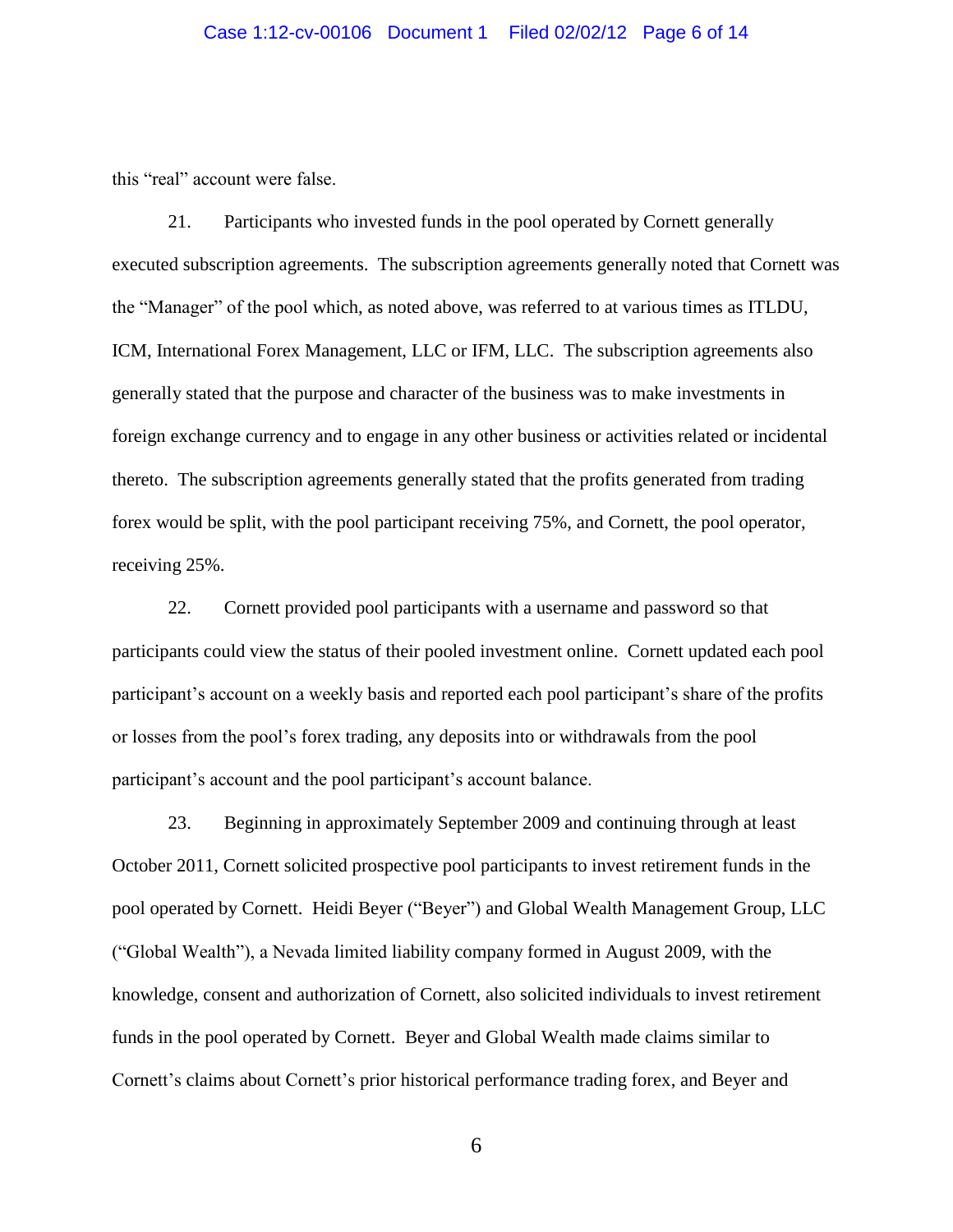#### Case 1:12-cv-00106 Document 1 Filed 02/02/12 Page 7 of 14

Global Wealth also provided prospective pool participants with a username and password to view the "real" account that contained false profits and account balances for a then-current participant in the pool.

24. Pool participants who invested retirement funds in the pool operated by Cornett generally provided funds to Global Wealth directly, or through a third party trust company. These funds were then provided to Cornett to trade in the forex pool.

25. During the period from June 18, 2008 through September 2010, Cornett solicited from pool participants, personally and through Beyer and Global Wealth, approximately \$7.07 million, pool participants redeemed approximately \$1.64 million and Cornett lost approximately \$4.17 million of the pool's funds trading forex at Forex Capital Markets ("FXCM") and Forex Capital Markets Ltd., U.K. ("FXCM UK").

26. During this period, Cornett traded the pool's funds at FXCM in accounts in the names of ITLDU and ICM, and at FXCM UK in accounts in the name of ICM. Cornett also traded the pool's funds at both FXCM and FXCM UK in accounts in the name of McClure (who, as noted above, was listed as the Registered Agent of International Forex and a Manager of IFM in documents filed with the Texas Secretary of State).

27. During this period, Cornett had only one profitable month trading forex with pool funds and, as a result, Cornett earned little, if any, fees for acting as the operator of the pool. As a result, Cornett misappropriated approximately \$1.26 million of the pool's funds during this time period.

28. From June 18, 2008 through at least September 2010, most, if not all, of the weekly reports / account statements that were provided to participants by Cornett through the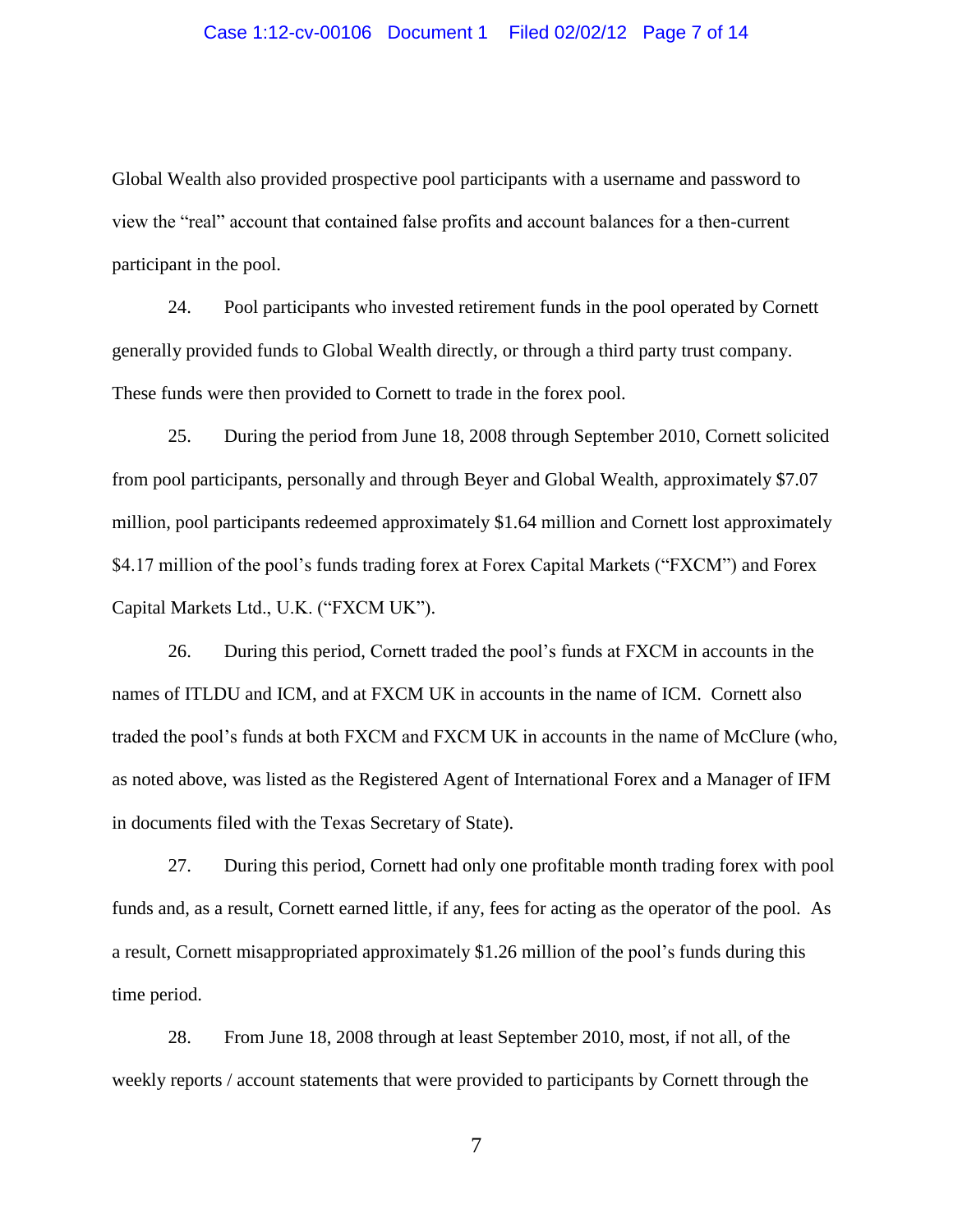#### Case 1:12-cv-00106 Document 1 Filed 02/02/12 Page 8 of 14

posting of information to the pool participants' online accounts were false, because the profits, losses and account balances in these reports / statements were false.

29. From October 2010 through October 2011, Cornett solicited, personally and through Beyer and Global Wealth, an additional approximately \$6.95 million from pool participants and pool participants redeemed an additional approximately \$2.22 million from the pool. During this period, Cornett transferred \$300,000 of pool participant funds to FXCM UK and he lost all but approximately \$1,000 of these funds trading forex. During this period, Cornett also transferred approximately \$3.07 million of pool participant funds to accounts at Deutsche Bank AG ("dbFX") (in the name of International Forex Management, LLC and McClure), FinFX Trading Oy ("FinFX"), Forex Place Ltd. ("4xp"), Smart Trade FX ("Smart Trade"), and Dukascopy Bank SA ("Dukascopy") (in the name of Chris Cornett) (collectively "the foreign entities"). Of the approximately \$3.07 million transferred to the foreign entities, \$1.26 million was transferred to dbFX between October 2010 and April 2011. Cornett did not experience a single profitable month trading the pool's funds in forex at dbFX between October 2010 and May 2011, and he lost all but approximately \$300 of the funds at dbFX. In June 2011, Cornett transferred \$250,000 of the pool's funds to Dukascopy and he lost all but approximately \$300 of these funds trading forex in a single month. Cornett redeemed \$162,500 from the remaining foreign entities between October 2010 and October 2011. As of October 2011, less than \$520,000 of the pool's funds remained in bank accounts in the names of ITLDU, ICM, International Forex, IFM and Cornett. The remaining approximately \$1 million of pool participants' funds has been spent. On information and belief, at least some, and possibly all, of this \$1 million has been misappropriated.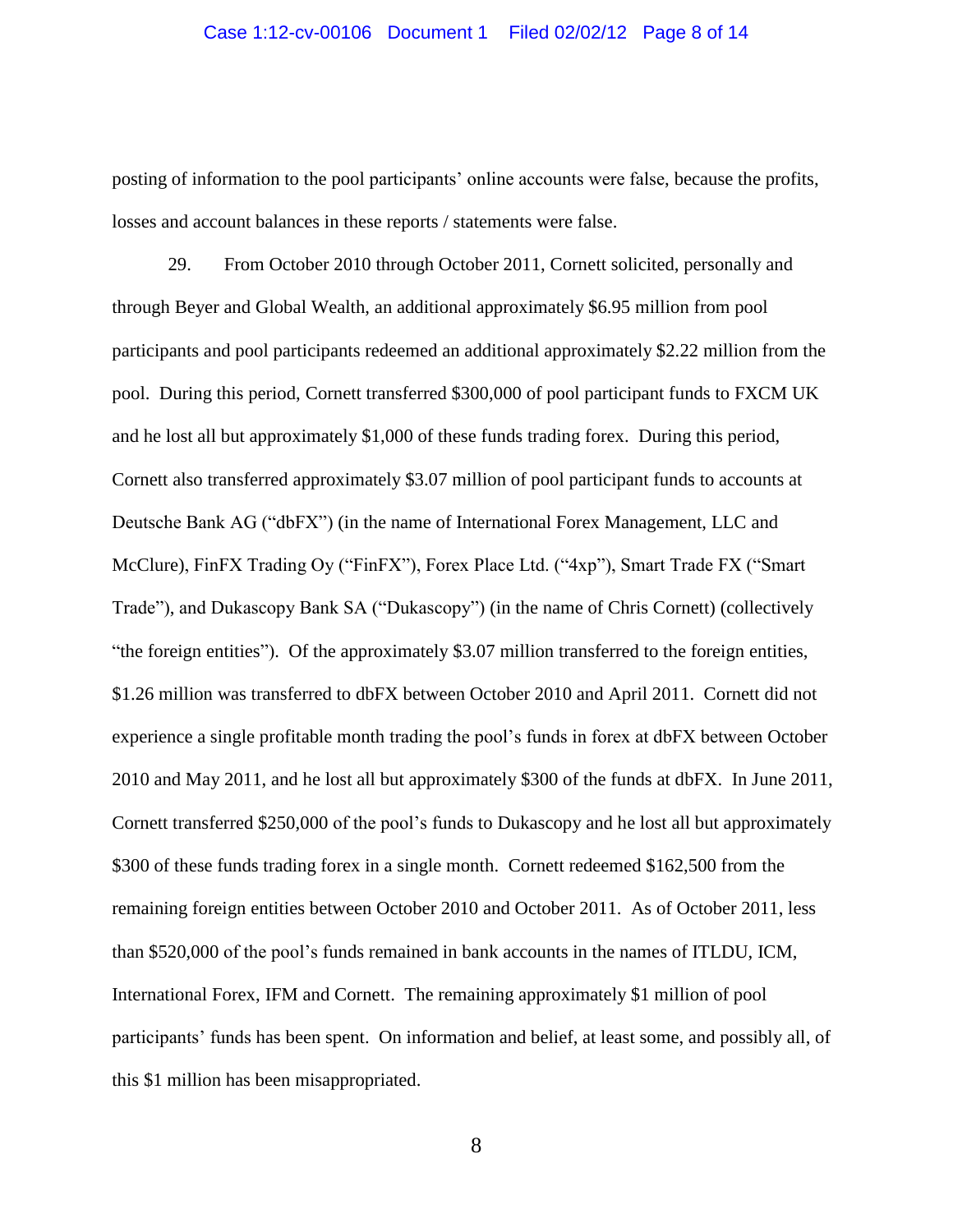30. Because Cornett was acting as a commodity pool operator ("CPO") from October 18, 2010 through at least October 13, 2011, he was required to be registered as a CPO. As of October 13, 2011, Cornett had failed to register as a CPO as required.

# **V. VIOLATIONS OF THE COMMODITY EXCHANGE ACT COUNT ONE**

# **FRAUD IN CONNECTION WITH FOREX**

### **Violations of Sections 4b(a)(2)(A)-(C) of the Act**

31. The allegations set forth in paragraphs 1 through 30 are re-alleged and incorporated herein by reference.

32. Sections 4b(a)(2)(A)-(C) of the Act, 7 U.S.C. §§ 6b(a)(2)(A)-(C) (Supp. III 2009), provide, in relevant part, that it is unlawful for any person, in or in connection with any order to make or the making of any forex contract, for or on behalf of any other person, (A) to cheat or defraud or attempt to cheat or defraud another person, (B) willfully to make or cause to be made to the other person any false report or statement or willfully to enter or cause to be entered for the other person any false record, or (C) willfully to deceive or attempt to deceive such other person by any means whatsoever in regard to any such order or contract or the disposition or execution of any such order or contract.

33. As set forth above, from at least June 18, 2008 through at least September 2010, Cornett violated Sections  $4b(a)(2)(A)$ -(C) of the Act, 7 U.S.C. §§  $6b(a)(2)(A)$ -(C) (Supp. III 2009), by, among other things, (i) misappropriating pool participant funds, (ii) fraudulently soliciting pool participants or prospective pool participants, and (iii) making, causing to be made, and distributing reports and statements to pool participants or prospective pool participants that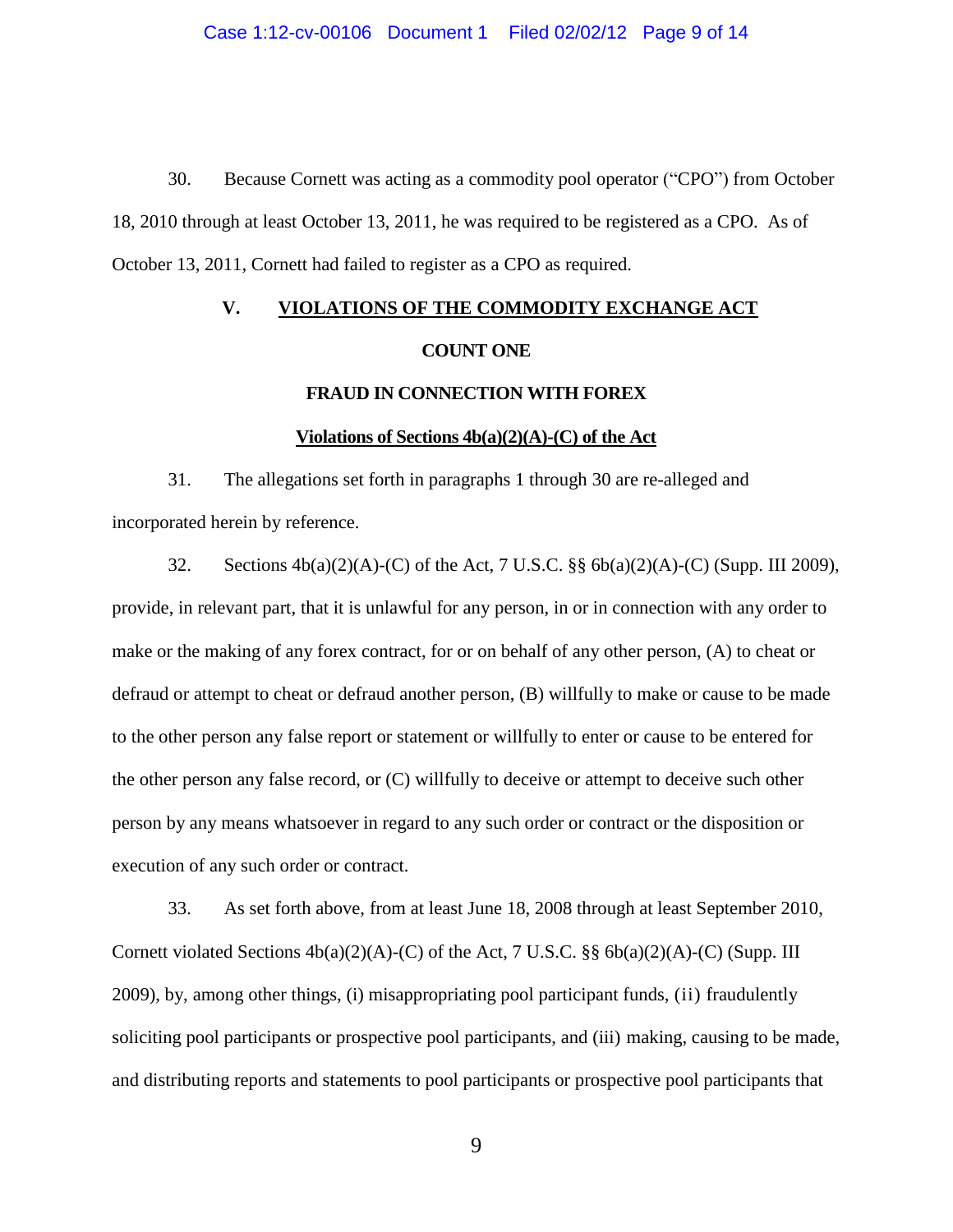contained false information.

34. Each act of misappropriation, misrepresentation or omission of material fact, and issuance of a false report, including but not limited to those specifically alleged herein, is alleged as a separate and distinct violation of Sections  $4b(a)(2)(A)-(C)$  of the Act, 7 U.S.C. §§  $6b(a)(2)(A)-(C)$ (Supp. III 2009).

### **COUNT TWO**

# **FAILURE TO REGISTER AS A COMMODITY POOL OPERATOR Violations of Regulation 5.3(a)(2)(i)**

35. Paragraphs 1 through 34 are re-alleged and incorporated herein by reference.

36. For the purposes of trading forex, a "commodity pool operator" ("CPO") is defined in Regulation 5.1(d)(1), 17 C.F.R.  $\S$  5.1(d)(1) (2011), as any person who operates or solicits funds, securities, or property for a pooled investment vehicle that is not an eligible contract participant, and that engages in retail forex transactions.

37. As set forth above, from October 18, 2010 through at least October 13, 2011, Cornett acted as a CPO, as defined in Regulation 5.1(d)(1), 17 C.F.R.  $\S$  5.1(d)(1) (2011), and failed to register as a CPO, in violation of Regulation  $5.3(a)(2)(i)$ ,  $17$  C.F.R. §  $5.3(a)(2)(i)$  (2011).

38. Each day that Cornett failed to register as a CPO from October 18, 2010 through at least October 13, 2011 is alleged as a separate and distinct violation of Regulation 5.3(a)(2)(i).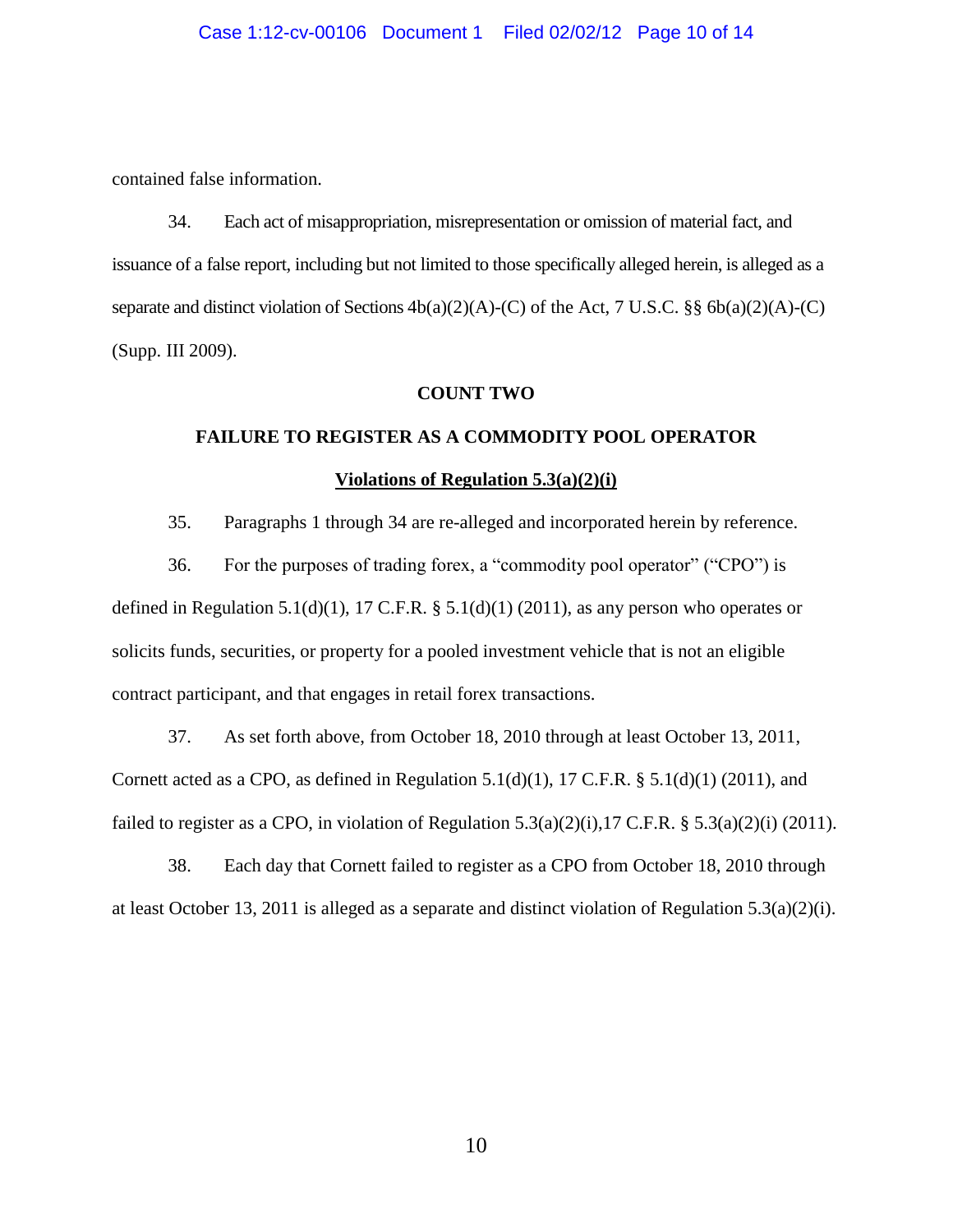# **VI. RELIEF REQUESTED**

**WHEREFORE,** the Commission respectfully requests that the Court, as authorized by Section 6c of the Act, 7 U.S.C. § 13a-l (2006), and pursuant to its own equitable powers, enter:

a) An order finding that Cornett violated Sections  $4b(a)(2)(A)-(C)$  of the Act, 7 U.S.C. §§  $6b(a)(2)(A)-(C)$  (Supp. III 2009), and that Cornett violated Regulation 5.3(a)(2)(i), 17 C.F.R. § 5.3(a)(2)(i) (2011);

b) An order of permanent injunction prohibiting Cornett and any of his agents, servants, employees, assigns, attorneys, and persons in active concert or participation with Cornett, including any successor thereof, from, directly or indirectly:

(i) engaging in conduct in violation of Sections  $4b(a)(2)(A)-(C)$  of the Act, as amended, to be codified at  $7 \text{ U.S.C. }$  §§  $6b(a)(2)(A)-(C)$ , and Regulation  $5.3(a)(2)(i)$ , 17 C.F.R. § 5.3(a)(2)(i) (2011);

(ii) trading on or subject to the rules of any registered entity (as that term is defined in Section la of the Act, as amended, to be codified at 7 U.S.C. § la);

(iii) entering into any transactions involving commodity futures, options on commodity futures, commodity options (as that term is defined in Regulation 1.3(hh), 17 C.F.R. § 1.3(hh) (2011)), security futures products and/or foreign currency ("forex contracts") (as described in Sections  $2(c)(2)(B)$  and  $2(c)(2)(C)(i)$  of the Act, 7 U.S.C. §§  $2(c)(2)(B)$  and  $2(c)(2)(C)(i)$  (Supp. III 2009)), for their own personal or proprietary account or for any account in which they have a direct or indirect interest;

(iv) having any commodity futures, options on commodity futures, commodity options, security futures products and/or forex contracts traded on any of their behalf;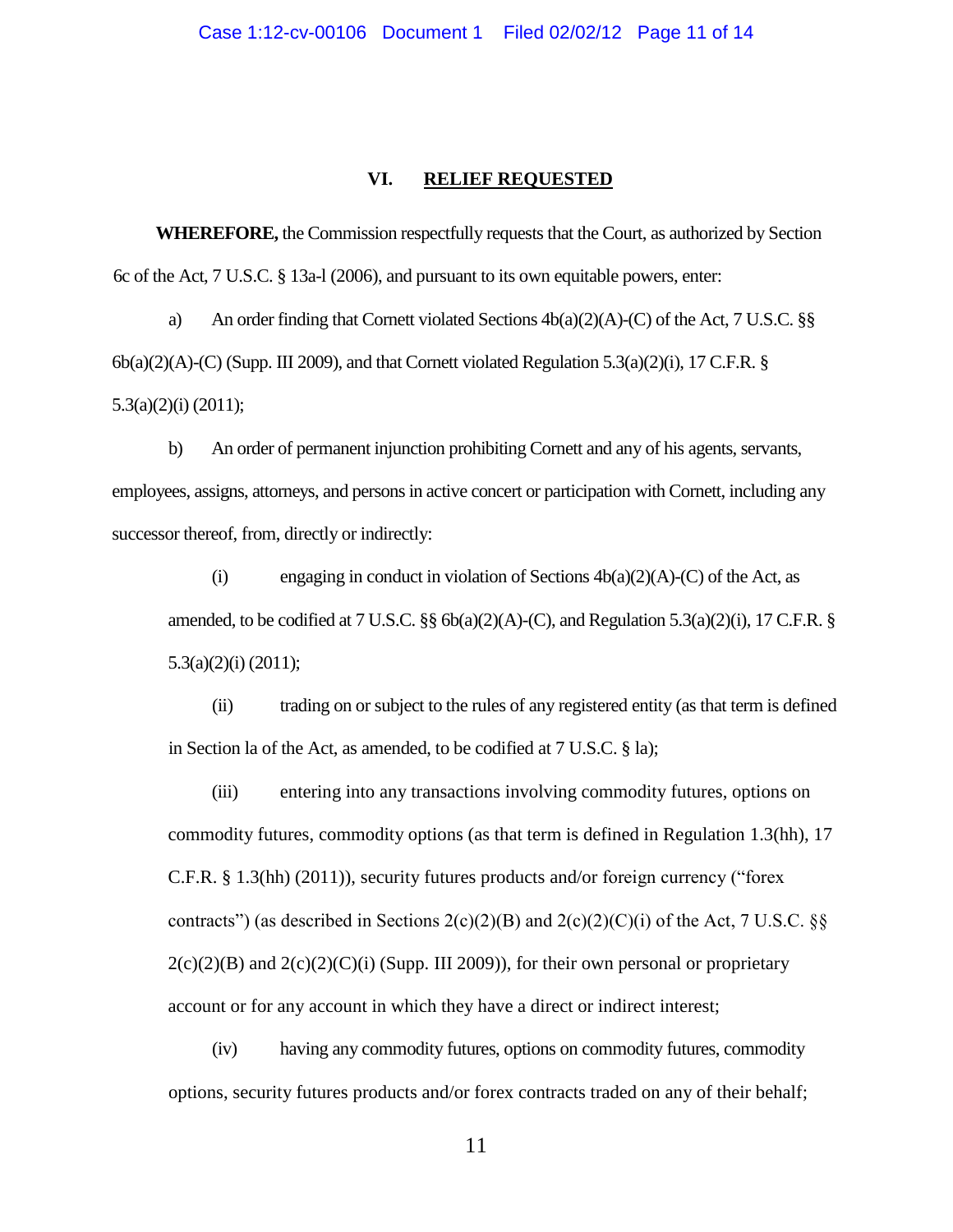(v) controlling or directing the trading for or on behalf of any other person or entity, whether by power of attorney or otherwise, in any account involving commodity futures, options on commodity futures, commodity options, security futures products and/or forex contracts;

(vi) soliciting, receiving, or accepting any funds from any person for the purpose of purchasing or selling any commodity futures, options on commodity futures, commodity options, security futures products and/or forex contracts;

(vii) applying for registration or claiming exemption from registration with the Commission in any capacity, and engaging in any activity requiring such registration or exemption from registration with the Commission, except as provided for in Regulation 4.14(a)(9), 17 C.F.R. § 4.14(a)(9) (2011);

(viii) acting as a principal (as that term is defined in Regulation 3.1(a), 17 C.F.R. § 3.1(a) (2011)), agent or any other officer or employee of any person registered, exempted from registration or required to be registered with the Commission except as provided for in Regulation 4.14(a)(9), 17 C.F.R.  $\S$  4.14(a)(9) (2011); and

c) An order directing Cornett, as well as any successors to Cornett, to disgorge, pursuant to such procedure as the Court may order, all benefits received from the acts or practices which constitute violations of the Act and the Regulations, as described herein, and preand post-judgment interest thereon from the date of such violations;

d) An order directing Cornett to make full restitution to every person or entity whose funds Cornett received or caused another person or entity to receive as a result of acts and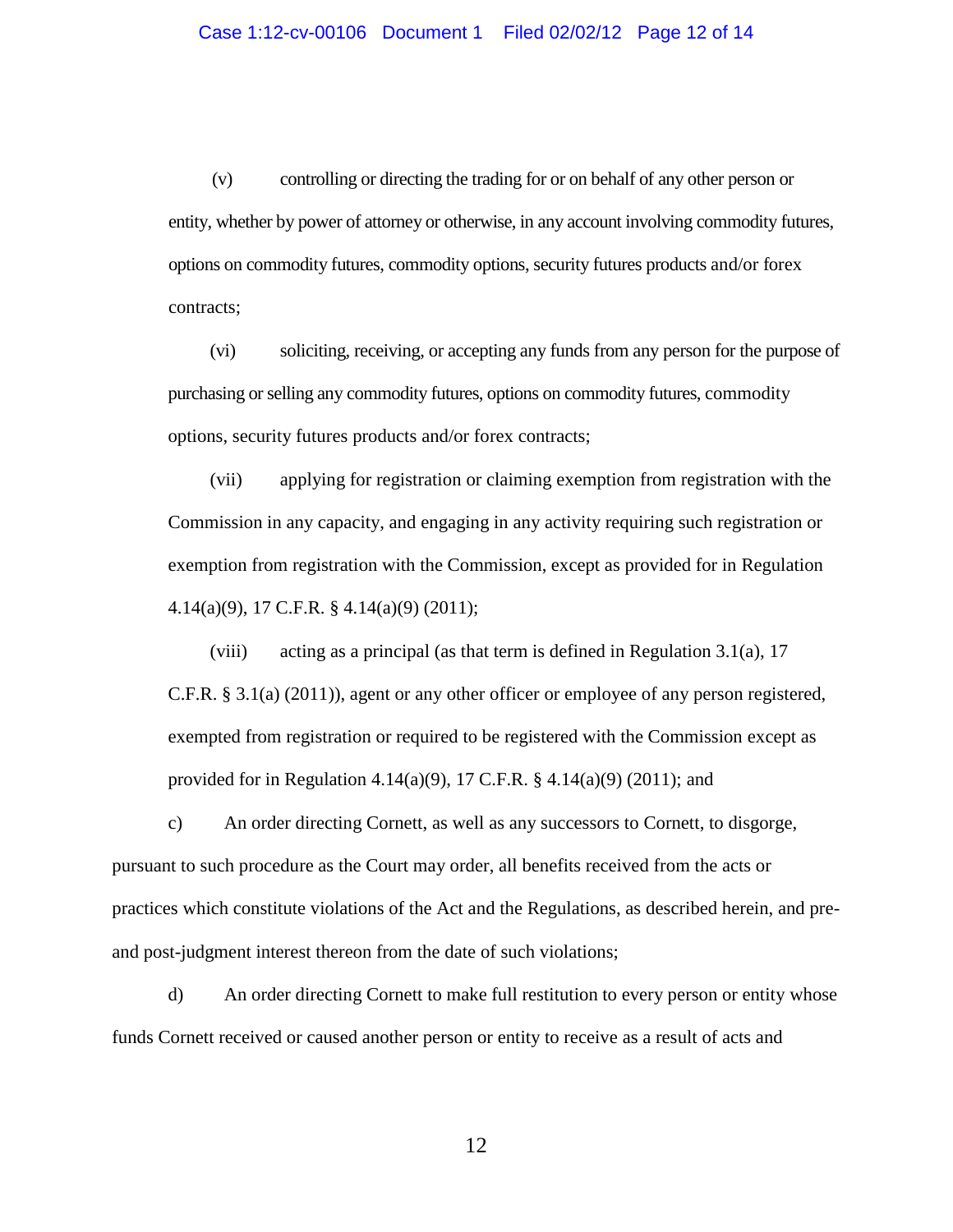#### Case 1:12-cv-00106 Document 1 Filed 02/02/12 Page 13 of 14

practices that constituted violations of the Act and the Regulations, as described herein, and preand post-judgment interest thereon from the date of such violations;

e) An order directing Cornett to pay a civil monetary penalty for each violation of the Act and the Regulations described herein, plus post-judgment interest, in the amount of the higher of: 1) \$140,000 for each violation of the Act and Regulations committed on or after October 23, 2008; 2) \$130,000 for each violation of the Act and Regulations committed between June 18, 2008 and October 22, 2008; or 3) triple the monetary gain to Cornett for each violation of the Act and the Regulations, plus post-judgment interest;

f) An order directing Cornett and any successors thereof, to rescind, pursuant to such procedures as the Court may order, all contracts and agreements, whether implied or express, entered into between him and any of the pool participants whose funds were received by him as a result of the acts and practices which constituted violations of the Act and the Regulations, as described herein;

g) An order requiring Cornett to pay costs and fees as permitted by 28 U.S.C. §§ 1920 and 2412(a)(2) (2006); and

h) Such other and further relief as the Court deems proper.

February 2, 2012 Respectfully Submitted,

Attorneys for Plaintiff U.S. Commodity Futures Trading Commission Division of Enforcement Three Lafayette Centre  $1155$   $21<sup>st</sup>$  Street NW Washington, DC 20581 (202) 418-5000 (202) 418-5538 (facsimile)